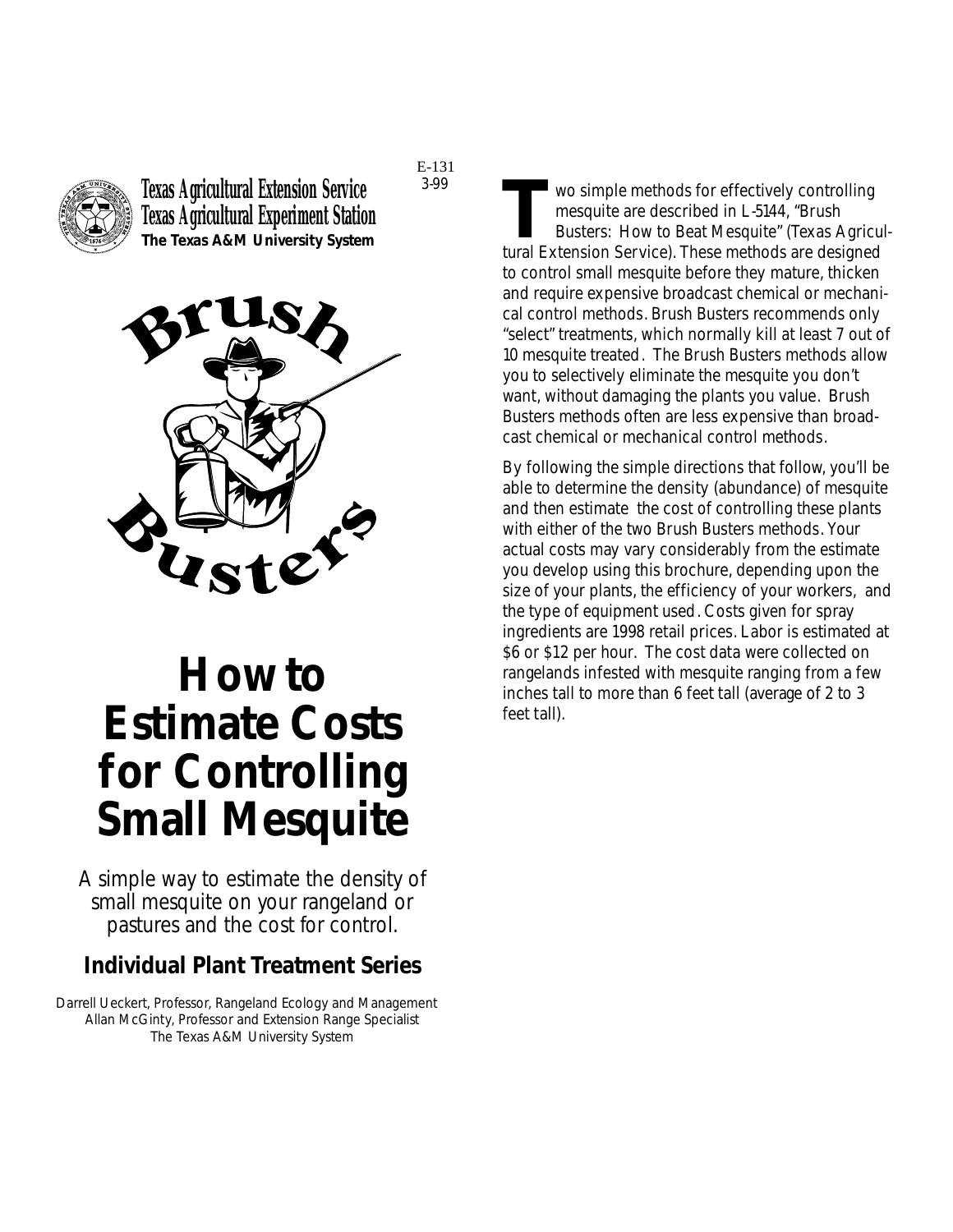## **Step 1. Estimate mesquite density (number of plants per acre).**

- Select a representative area in your pasture. Pick a landmark on the horizon or some object in the pasture and walk 363 feet (this is about 121 big steps) toward that landmark or object. Stop. (If large brush prevents seeing 363 feet or walking in a straight line, see Note below.)
- Turn around and slowly return along a straight line to your starting point. As you proceed, count every small mesquite rooted within 3 feet of your path (about an arm's length on both your right and left sides).
- To calculate the number of mesquite per acre, multiply the number of mesquite counted along the line by 20. For example, if you counted eight mesquite, then the density is 160 mesquite per acre (8 x 20).
- Repeat this procedure in at least three more representative areas.
- Total the samples, then divide by the number of samples to calculate an average mesquite density for your pasture. This average will be the "plants/acre" value you will use in Step #2. Example: If you had four estimates of 160, 100, 60, and 80 plants per acre, then your average plant density is 100 plants per acre  $(160+100+60+80 = 400; 400 \div 4 = 100)$ .

Note: An alternative method is to mark off a square area 66 feet (about 22 big steps) on a side. Count the number of small mesquite rooted in this area, then multiply by 10 to calculate the number of small mesquite per acre. Repeat this procedure in at least three more representative areas, then calculate the average mesquite density for your pasture.

## **Step 2. Use the graphs to estimate cost per acre.**

- Find the appropriate figure in this brochure for the Brush Busters method you will use. (Figure 1 estimates costs for the leaf spray method and Figure 2 estimates costs for the stem spray method). Each figure consists of three graphs. The upper graph shows the cost for the spray only. The center graph shows total cost for spray plus labor at \$6 per hour. The bottom graph shows total cost for spray plus labor at \$12 per hour.
- Locate your average mesquite density (the average calculated in Step #1) on the lower, horizontal axis (density axis) of the appropriate chart for the method you choose

and for your labor cost. Draw an imaginary line straight up from your average mesquite density to the center of the bold sloping line.

• From the point at which the imaginary vertical line intersects the bold sloping line, draw an imaginary, horizontal line to the vertical axis (cost axis) on the left side of the chart. Make a mark on the cost axis. This point is an estimate of what your cost per acre should be in \$/acre. Example: If you have an average of 100 small mesquite plants per acre, you're using the Brush Busters leaf spray method (see Fig. 1), and your labor cost is \$6 per hour, then the estimated cost of treatment is about \$9 per acre.

## **Keep these points in mind:**

- If the estimated cost exceeds \$25 to \$30 per acre, you may wish to consider alternative mesquite control methods such as broadcast herbicide application or mechanical treatment, if the acreage and location of your mesquite infestation will permit the use of these methods.
- Mesquite size is a major factor affecting the cost of using Brush Busters methods. Costs escalate rapidly as plant size increases.
- Costs can escalate rapidly if you apply leaf or stem sprays using excessive pressure or nozzles with large orifices.
- Labor is usually a major component of total cost with Brush Busters methods. Costs escalate rapidly as hourly

labor cost increases and when workers are inefficient in the use of their time.

- The cost of using the Brush Busters mesquite stem spray method will be much greater for treating mesquite plants with multiple stems (such as those that have been previously mowed or burned) than for plants with only one or two main stems.
- Follow all directions in L-5144, "Brush Busters: How to Beat Mesquite," very carefully.
- Mesquite control must be used in conjunction with proper stocking rate and livestock grazing management to realize the benefits of increased forage and livestock production.